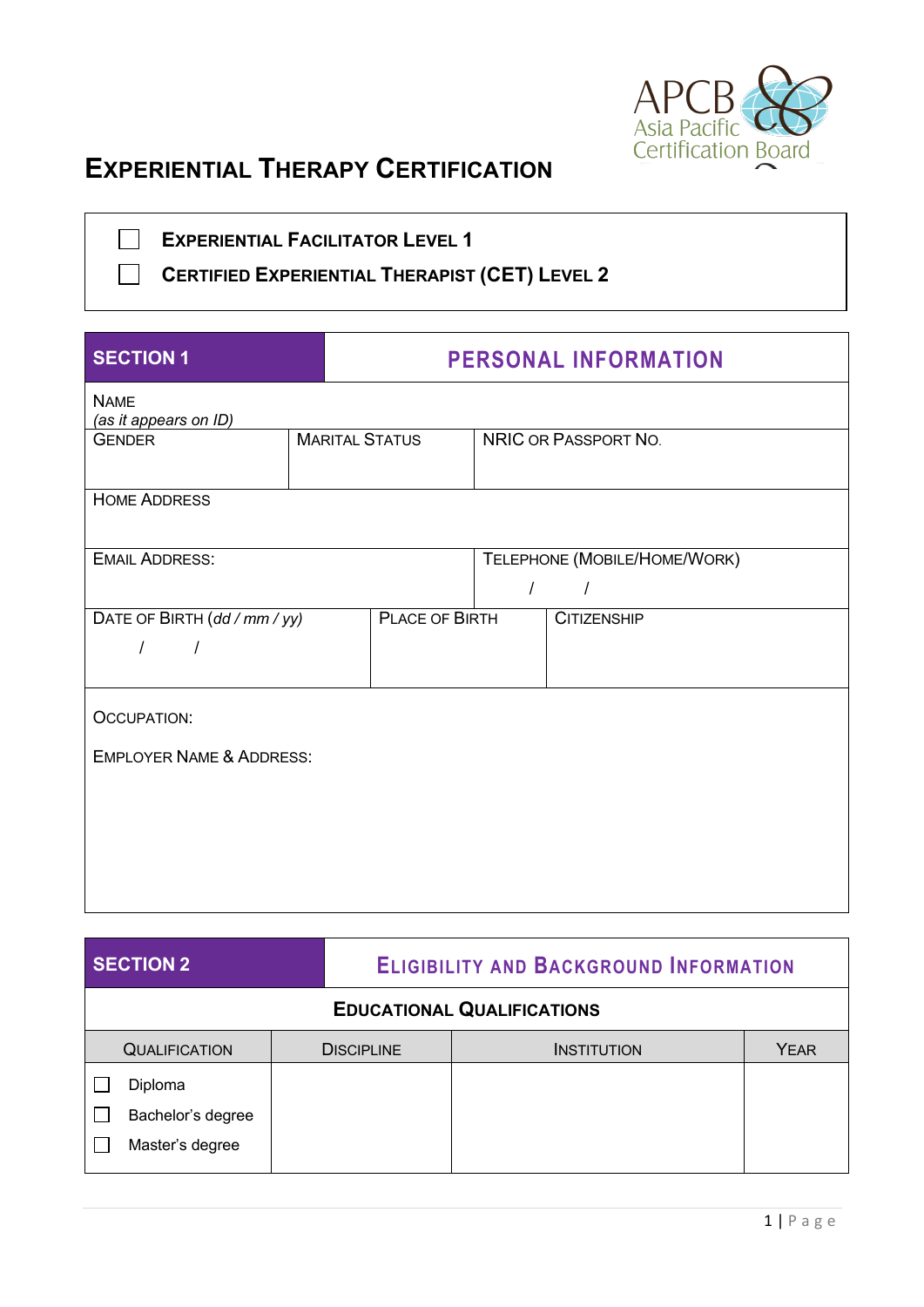|       | Doctoral degree |  |  |
|-------|-----------------|--|--|
| Other |                 |  |  |

**Please attach copies of certificate(s) with this application. Originals to be produced upon request**

| <b>SECTION 3</b>                                                                                                                                   | <b>TRAINING IN PSYCHODRAMA, SOCIOMETRY, AND GROUP</b><br><b>PSYCHOTHERAPY</b> |  |  |
|----------------------------------------------------------------------------------------------------------------------------------------------------|-------------------------------------------------------------------------------|--|--|
| Number of Hours Obtained from Primary Trainer                                                                                                      |                                                                               |  |  |
| Number of Hours Obtained from all other TEPs                                                                                                       |                                                                               |  |  |
| Number of Hours Obtained from PAT (maximum 160 Hours)                                                                                              |                                                                               |  |  |
| Hours Obtained from AGPA, ASGPP, or NADTA local, regional, and international<br>meetings/conferences from presenters who are neither TEPs nor PATs |                                                                               |  |  |
| (maximum 100 Hours Credit)                                                                                                                         |                                                                               |  |  |
| <b>Total Hours</b>                                                                                                                                 |                                                                               |  |  |

# **SECTION 4 SUPERVISED EXPERIENCE**

Attach a description of your supervised experience. Describe each service (e.g., An on-going client, or an on-going group) or single session (a one time event). One paragraph is sufficient information for each service. For each service, please provide the following information:

- Date(s) of Service
- Type of Service (e.g., individual, couple, family, or group)
- Population Serviced
- Goals and Objectives for your work with this population, including expected outcomes
- Evaluation Measures employed to determine outcomes
- Specific psychodramatic, sociometric, and other experiential methodologies (i.e., assessments and interventions) used in your work with this population. Describe how these methodologies relate to the goals and objectives of the service

| <b>SUPERVISION</b><br><b>SUMMARY</b> | DATE THAT APPLICANT COMPLETED INITIAL 80 HOURS OF TRAINING<br>(MONTH/YEAR): |                             |  |  |
|--------------------------------------|-----------------------------------------------------------------------------|-----------------------------|--|--|
| SUPERVISOR'S NAME<br>& DEGREE        | <b>PSYCHODRAMA SESSION</b>                                                  | <b>SUPERVISION SESSIONS</b> |  |  |
|                                      |                                                                             |                             |  |  |
|                                      |                                                                             |                             |  |  |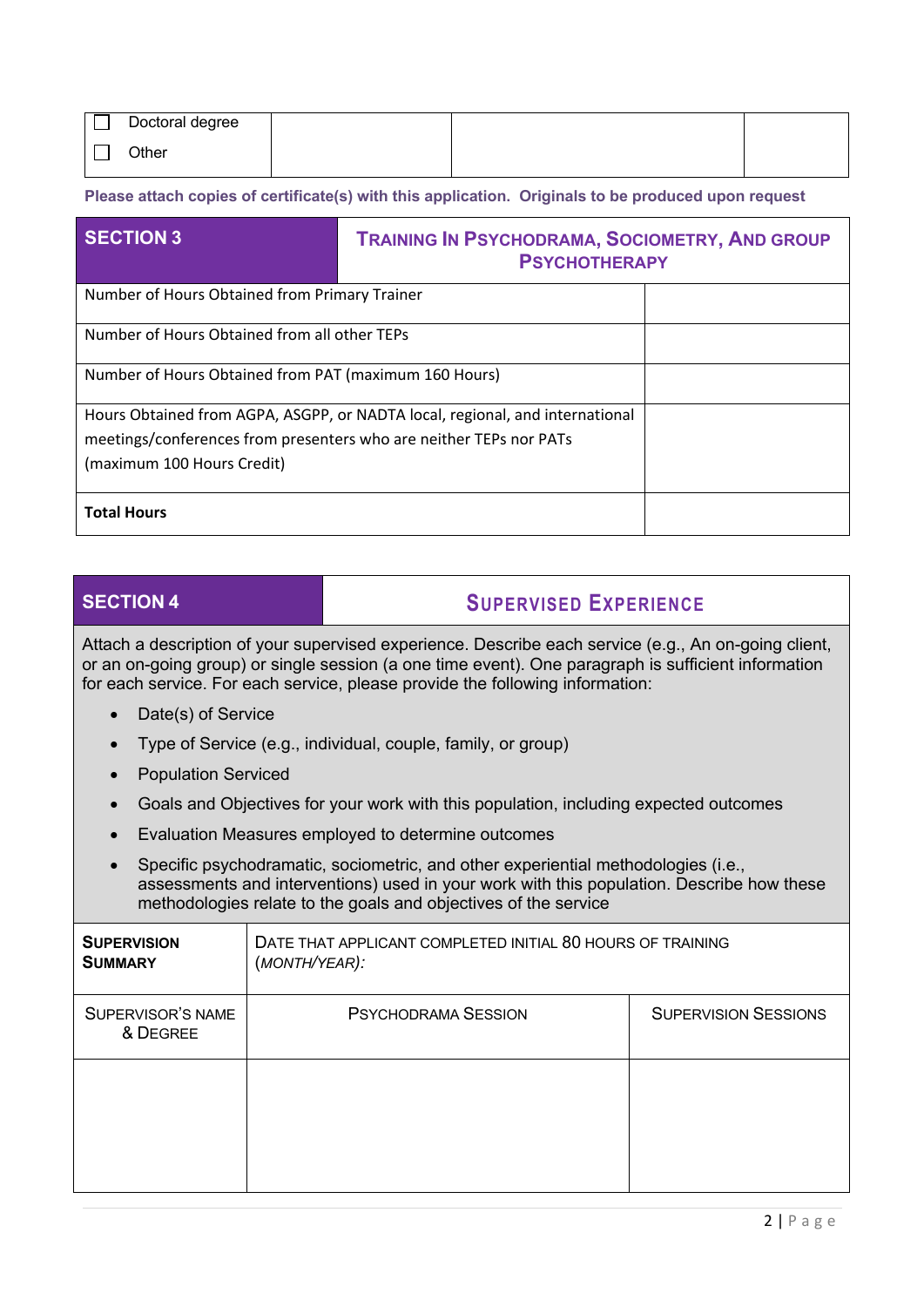TOTAL TRAINING HOURS ATTENDED: